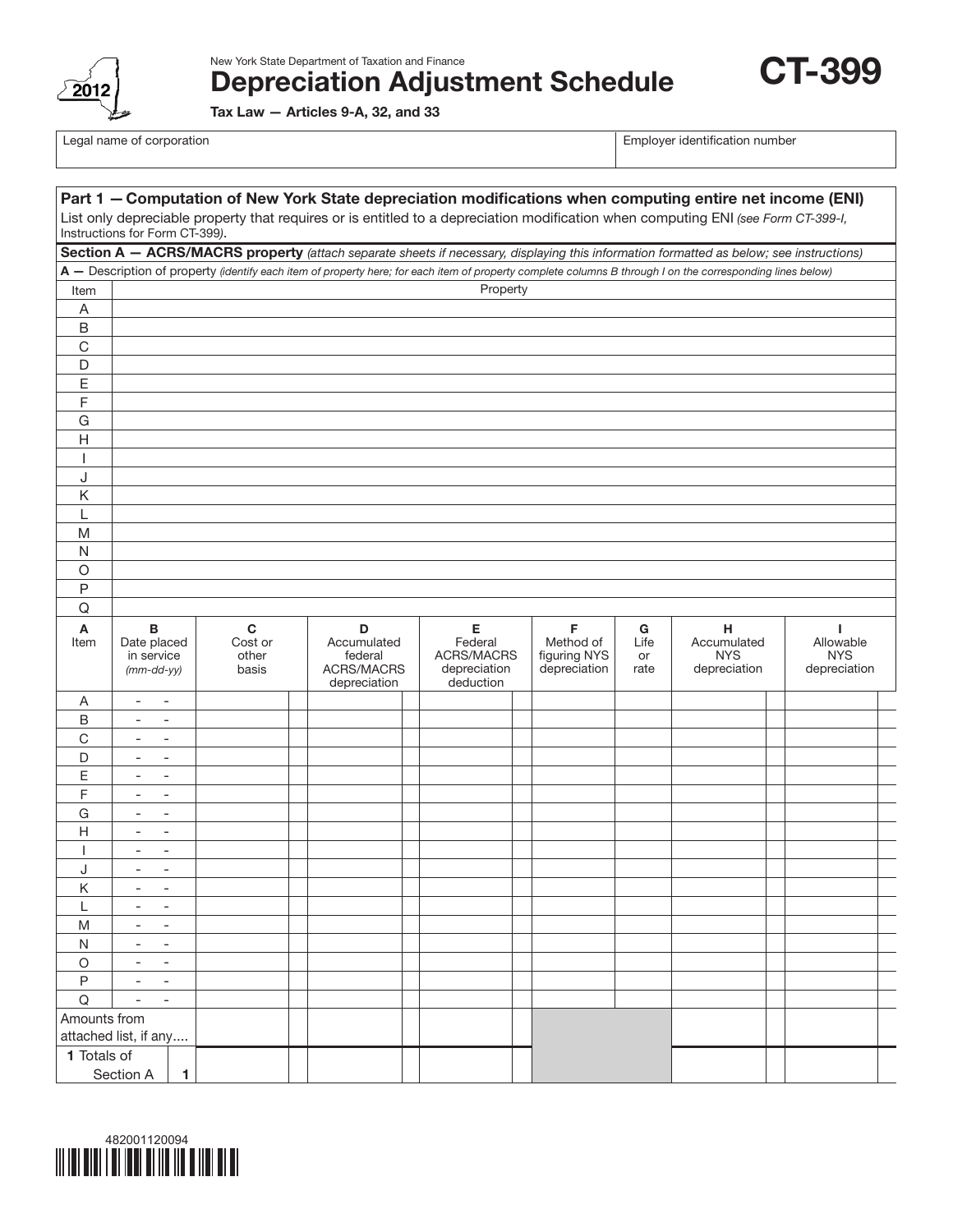| Section B - 30%/50%/100% federal special depreciation property (attach separate sheets if necessary, displaying this information<br>formatted as below; see instructions) |                                                      |                         |  |                        |              |  |                             |           |                  |              |  |  |  |
|---------------------------------------------------------------------------------------------------------------------------------------------------------------------------|------------------------------------------------------|-------------------------|--|------------------------|--------------|--|-----------------------------|-----------|------------------|--------------|--|--|--|
| A - Description of property (identify each item of property here; for each item of property complete columns B through I on the corresponding lines below)                |                                                      |                         |  |                        |              |  |                             |           |                  |              |  |  |  |
| Item                                                                                                                                                                      | Property                                             |                         |  |                        |              |  |                             |           |                  |              |  |  |  |
| $\mathsf A$                                                                                                                                                               |                                                      |                         |  |                        |              |  |                             |           |                  |              |  |  |  |
| $\sf B$                                                                                                                                                                   |                                                      |                         |  |                        |              |  |                             |           |                  |              |  |  |  |
| $\mathsf C$                                                                                                                                                               |                                                      |                         |  |                        |              |  |                             |           |                  |              |  |  |  |
| D                                                                                                                                                                         |                                                      |                         |  |                        |              |  |                             |           |                  |              |  |  |  |
| $\mathsf E$                                                                                                                                                               |                                                      |                         |  |                        |              |  |                             |           |                  |              |  |  |  |
| $\mathsf F$                                                                                                                                                               |                                                      |                         |  |                        |              |  |                             |           |                  |              |  |  |  |
| ${\mathsf G}$                                                                                                                                                             |                                                      |                         |  |                        |              |  |                             |           |                  |              |  |  |  |
| H                                                                                                                                                                         |                                                      |                         |  |                        |              |  |                             |           |                  |              |  |  |  |
| $\overline{\phantom{a}}$                                                                                                                                                  |                                                      |                         |  |                        |              |  |                             |           |                  |              |  |  |  |
| J                                                                                                                                                                         |                                                      |                         |  |                        |              |  |                             |           |                  |              |  |  |  |
| Κ                                                                                                                                                                         |                                                      |                         |  |                        |              |  |                             |           |                  |              |  |  |  |
| L                                                                                                                                                                         |                                                      |                         |  |                        |              |  |                             |           |                  |              |  |  |  |
| M                                                                                                                                                                         |                                                      |                         |  |                        |              |  |                             |           |                  |              |  |  |  |
| Α                                                                                                                                                                         | $\overline{\mathbf{B}}$<br>Date placed               | $\overline{\mathbf{c}}$ |  | D                      | Е<br>Federal |  | $\overline{F}$<br>Method of | G<br>Life | н<br>Accumulated | Allowable    |  |  |  |
| Item                                                                                                                                                                      | in service                                           | Cost or<br>other        |  | Accumulated<br>federal | depreciation |  | figuring NYS                | or        | <b>NYS</b>       | <b>NYS</b>   |  |  |  |
|                                                                                                                                                                           | $(mm$ -dd-yy)                                        | basis                   |  | depreciation           | deduction    |  | depreciation                | rate      | depreciation     | depreciation |  |  |  |
| Α                                                                                                                                                                         | $\overline{\phantom{a}}$<br>$\overline{\phantom{a}}$ |                         |  |                        |              |  |                             |           |                  |              |  |  |  |
| B                                                                                                                                                                         | $\overline{\phantom{a}}$<br>$\overline{\phantom{a}}$ |                         |  |                        |              |  |                             |           |                  |              |  |  |  |
| $\mathsf C$                                                                                                                                                               | $\overline{\phantom{a}}$<br>$\overline{\phantom{a}}$ |                         |  |                        |              |  |                             |           |                  |              |  |  |  |
| D                                                                                                                                                                         | $\overline{\phantom{a}}$<br>$\overline{\phantom{a}}$ |                         |  |                        |              |  |                             |           |                  |              |  |  |  |
| E                                                                                                                                                                         | $\overline{\phantom{a}}$<br>$\overline{\phantom{a}}$ |                         |  |                        |              |  |                             |           |                  |              |  |  |  |
| F                                                                                                                                                                         | $\overline{\phantom{a}}$<br>$\overline{\phantom{a}}$ |                         |  |                        |              |  |                             |           |                  |              |  |  |  |
| G                                                                                                                                                                         | $\overline{\phantom{a}}$<br>$\overline{\phantom{a}}$ |                         |  |                        |              |  |                             |           |                  |              |  |  |  |
| $\mathsf{H}$                                                                                                                                                              | $\overline{\phantom{a}}$<br>$\overline{\phantom{a}}$ |                         |  |                        |              |  |                             |           |                  |              |  |  |  |
| $\mathbf{I}$                                                                                                                                                              | $\overline{\phantom{a}}$<br>$\overline{\phantom{a}}$ |                         |  |                        |              |  |                             |           |                  |              |  |  |  |
| J                                                                                                                                                                         | $\overline{\phantom{a}}$<br>$\overline{\phantom{a}}$ |                         |  |                        |              |  |                             |           |                  |              |  |  |  |
| Κ                                                                                                                                                                         | $\overline{\phantom{a}}$<br>$\overline{\phantom{a}}$ |                         |  |                        |              |  |                             |           |                  |              |  |  |  |
| L                                                                                                                                                                         | $\overline{\phantom{a}}$<br>$\overline{\phantom{a}}$ |                         |  |                        |              |  |                             |           |                  |              |  |  |  |
| M                                                                                                                                                                         | $\overline{\phantom{a}}$<br>$\overline{\phantom{a}}$ |                         |  |                        |              |  |                             |           |                  |              |  |  |  |
| Amounts from<br>attached list, if any                                                                                                                                     |                                                      |                         |  |                        |              |  |                             |           |                  |              |  |  |  |
| 2 Totals of                                                                                                                                                               |                                                      |                         |  |                        |              |  |                             |           |                  |              |  |  |  |
|                                                                                                                                                                           | Section B<br>$\overline{\mathbf{2}}$                 |                         |  |                        |              |  |                             |           |                  |              |  |  |  |
| 3 Add lines 1                                                                                                                                                             |                                                      |                         |  |                        |              |  |                             |           |                  |              |  |  |  |
| and 2 in                                                                                                                                                                  |                                                      |                         |  |                        |              |  |                             |           |                  |              |  |  |  |
|                                                                                                                                                                           | columns C,                                           |                         |  |                        |              |  |                             |           |                  |              |  |  |  |
|                                                                                                                                                                           | D, E, H, and I<br>3                                  |                         |  |                        |              |  |                             |           |                  |              |  |  |  |

If you have not disposed of any ACRS/MACRS property placed in service in tax years beginning before 1994, and you have not disposed of qualified property for which you claimed a 30%/50%/100% federal special depreciation deduction (in a tax year beginning after December 31, 2002, for property placed in service on or after June 1, 2003), enter the total of column E as an addback to federal taxable income (FTI) and the total of column I as a deduction from FTI on the appropriate lines of your corporation franchise tax return *(see instructions)*.

If you have disposed of any property listed on this form in a prior year, complete Parts 2 and 3.

If you file Form CT-3, CT-3-A, or CT-4, use Part 4 to determine your depreciation adjustment used to compute your minimum taxable income base.

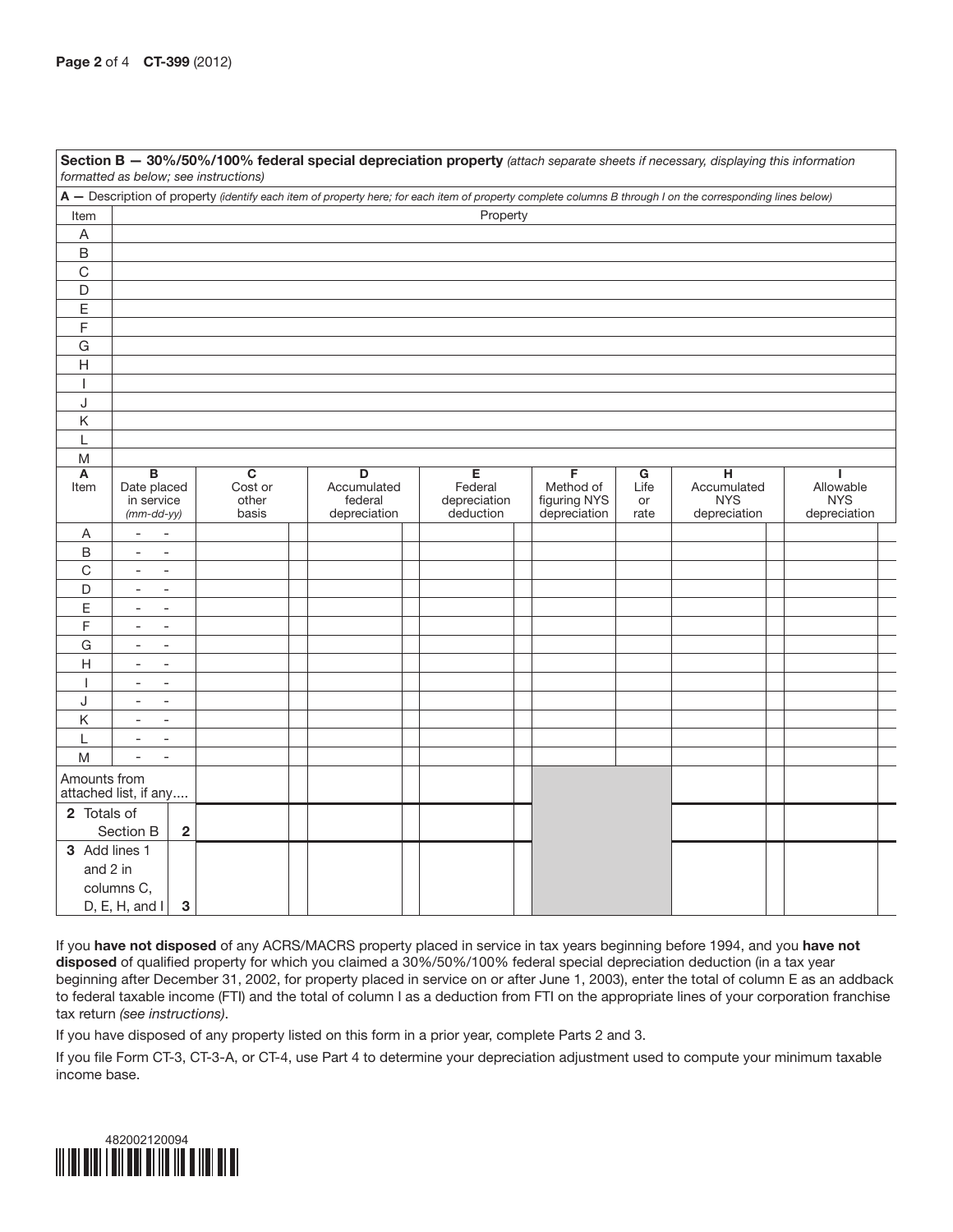|                                                                                                                                                                        |                                                                                                                                   | Part 2 - Disposition adjustments (attach separate sheets if necessary, displaying this information formatted as below; see instructions)                                                                                                                                                                                               |  |                                                           |                                                                    |                                                                    |   |                                              |  |  |  |
|------------------------------------------------------------------------------------------------------------------------------------------------------------------------|-----------------------------------------------------------------------------------------------------------------------------------|----------------------------------------------------------------------------------------------------------------------------------------------------------------------------------------------------------------------------------------------------------------------------------------------------------------------------------------|--|-----------------------------------------------------------|--------------------------------------------------------------------|--------------------------------------------------------------------|---|----------------------------------------------|--|--|--|
|                                                                                                                                                                        |                                                                                                                                   | • For each item of property listed below, determine the difference between the total federal depreciation deduction, including a<br>30%/50%/100% federal special depreciation deduction, and the total New York State depreciation used in the computation of<br>federal and New York State taxable income in prior and current years. |  |                                                           |                                                                    |                                                                    |   |                                              |  |  |  |
|                                                                                                                                                                        | • If the federal depreciation deduction is larger than the New York State depreciation deduction, subtract column D from column C |                                                                                                                                                                                                                                                                                                                                        |  |                                                           |                                                                    |                                                                    |   |                                              |  |  |  |
| and enter the result in column E.<br>. If the New York State depreciation deduction is larger than the federal depreciation deduction, subtract column C from column D |                                                                                                                                   |                                                                                                                                                                                                                                                                                                                                        |  |                                                           |                                                                    |                                                                    |   |                                              |  |  |  |
|                                                                                                                                                                        | and enter the result in column F.                                                                                                 |                                                                                                                                                                                                                                                                                                                                        |  |                                                           |                                                                    |                                                                    |   |                                              |  |  |  |
|                                                                                                                                                                        |                                                                                                                                   | A - Description of property (identify each item of property here; for each item of property complete columns B through F on the corresponding lines below)                                                                                                                                                                             |  |                                                           |                                                                    |                                                                    |   |                                              |  |  |  |
| Item                                                                                                                                                                   | Property                                                                                                                          |                                                                                                                                                                                                                                                                                                                                        |  |                                                           |                                                                    |                                                                    |   |                                              |  |  |  |
| A                                                                                                                                                                      |                                                                                                                                   |                                                                                                                                                                                                                                                                                                                                        |  |                                                           |                                                                    |                                                                    |   |                                              |  |  |  |
| B                                                                                                                                                                      |                                                                                                                                   |                                                                                                                                                                                                                                                                                                                                        |  |                                                           |                                                                    |                                                                    |   |                                              |  |  |  |
| С                                                                                                                                                                      |                                                                                                                                   |                                                                                                                                                                                                                                                                                                                                        |  |                                                           |                                                                    |                                                                    |   |                                              |  |  |  |
| D                                                                                                                                                                      |                                                                                                                                   |                                                                                                                                                                                                                                                                                                                                        |  |                                                           |                                                                    |                                                                    |   |                                              |  |  |  |
| Ε                                                                                                                                                                      |                                                                                                                                   |                                                                                                                                                                                                                                                                                                                                        |  |                                                           |                                                                    |                                                                    |   |                                              |  |  |  |
| F                                                                                                                                                                      |                                                                                                                                   |                                                                                                                                                                                                                                                                                                                                        |  |                                                           |                                                                    |                                                                    |   |                                              |  |  |  |
| G                                                                                                                                                                      |                                                                                                                                   |                                                                                                                                                                                                                                                                                                                                        |  |                                                           |                                                                    |                                                                    |   |                                              |  |  |  |
| Н                                                                                                                                                                      |                                                                                                                                   |                                                                                                                                                                                                                                                                                                                                        |  |                                                           |                                                                    |                                                                    |   |                                              |  |  |  |
| A<br>Item                                                                                                                                                              | B<br>Date placed<br>in service<br>$(mm$ -dd-yy $)$                                                                                | C<br><b>Total federal</b><br>depreciation deduction<br>taken                                                                                                                                                                                                                                                                           |  | D<br><b>Total New York State</b><br>depreciation<br>taken | Е<br>Adjustment<br>(if C is larger than D,<br>column C - column D) | F<br>Adjustment<br>(if D is larger than C,<br>column D - column C) |   |                                              |  |  |  |
| A                                                                                                                                                                      |                                                                                                                                   |                                                                                                                                                                                                                                                                                                                                        |  |                                                           |                                                                    |                                                                    |   |                                              |  |  |  |
| B                                                                                                                                                                      |                                                                                                                                   |                                                                                                                                                                                                                                                                                                                                        |  |                                                           |                                                                    |                                                                    |   |                                              |  |  |  |
| C                                                                                                                                                                      |                                                                                                                                   |                                                                                                                                                                                                                                                                                                                                        |  |                                                           |                                                                    |                                                                    |   |                                              |  |  |  |
| D                                                                                                                                                                      |                                                                                                                                   |                                                                                                                                                                                                                                                                                                                                        |  |                                                           |                                                                    |                                                                    |   |                                              |  |  |  |
| Ε                                                                                                                                                                      |                                                                                                                                   |                                                                                                                                                                                                                                                                                                                                        |  |                                                           |                                                                    |                                                                    |   |                                              |  |  |  |
| F                                                                                                                                                                      |                                                                                                                                   |                                                                                                                                                                                                                                                                                                                                        |  |                                                           |                                                                    |                                                                    |   |                                              |  |  |  |
| G                                                                                                                                                                      |                                                                                                                                   |                                                                                                                                                                                                                                                                                                                                        |  |                                                           |                                                                    |                                                                    |   |                                              |  |  |  |
| H                                                                                                                                                                      |                                                                                                                                   |                                                                                                                                                                                                                                                                                                                                        |  |                                                           |                                                                    |                                                                    |   |                                              |  |  |  |
| Amounts from                                                                                                                                                           |                                                                                                                                   |                                                                                                                                                                                                                                                                                                                                        |  |                                                           |                                                                    |                                                                    |   |                                              |  |  |  |
|                                                                                                                                                                        | attached list, if any                                                                                                             |                                                                                                                                                                                                                                                                                                                                        |  |                                                           |                                                                    |                                                                    |   |                                              |  |  |  |
|                                                                                                                                                                        |                                                                                                                                   | 4 Total excess federal depreciation deductions over New York State                                                                                                                                                                                                                                                                     |  |                                                           |                                                                    |                                                                    |   |                                              |  |  |  |
|                                                                                                                                                                        |                                                                                                                                   | depreciation deductions (add column E amounts)                                                                                                                                                                                                                                                                                         |  |                                                           | 4                                                                  |                                                                    |   |                                              |  |  |  |
|                                                                                                                                                                        |                                                                                                                                   | 5 Total excess New York State depreciation deductions over federal depreciation deductions (add column F amounts)                                                                                                                                                                                                                      |  |                                                           |                                                                    |                                                                    | 5 |                                              |  |  |  |
|                                                                                                                                                                        |                                                                                                                                   | Part 3 - Summary of adjustments to ENI                                                                                                                                                                                                                                                                                                 |  |                                                           |                                                                    | A<br>Federal                                                       |   | в<br>New York State                          |  |  |  |
|                                                                                                                                                                        |                                                                                                                                   |                                                                                                                                                                                                                                                                                                                                        |  |                                                           |                                                                    |                                                                    |   |                                              |  |  |  |
|                                                                                                                                                                        |                                                                                                                                   |                                                                                                                                                                                                                                                                                                                                        |  |                                                           |                                                                    |                                                                    |   |                                              |  |  |  |
|                                                                                                                                                                        |                                                                                                                                   |                                                                                                                                                                                                                                                                                                                                        |  |                                                           |                                                                    |                                                                    |   |                                              |  |  |  |
|                                                                                                                                                                        |                                                                                                                                   |                                                                                                                                                                                                                                                                                                                                        |  |                                                           |                                                                    |                                                                    |   |                                              |  |  |  |
|                                                                                                                                                                        | 10                                                                                                                                |                                                                                                                                                                                                                                                                                                                                        |  |                                                           |                                                                    |                                                                    |   |                                              |  |  |  |
| If you file Form:                                                                                                                                                      |                                                                                                                                   | Enter the amount from line 10, column A, on:                                                                                                                                                                                                                                                                                           |  |                                                           |                                                                    |                                                                    |   | Enter the amount from line 10, column B, on: |  |  |  |
|                                                                                                                                                                        | CT-3 or CT-3-A                                                                                                                    |                                                                                                                                                                                                                                                                                                                                        |  |                                                           |                                                                    |                                                                    |   |                                              |  |  |  |
|                                                                                                                                                                        |                                                                                                                                   |                                                                                                                                                                                                                                                                                                                                        |  |                                                           |                                                                    |                                                                    |   |                                              |  |  |  |
|                                                                                                                                                                        |                                                                                                                                   |                                                                                                                                                                                                                                                                                                                                        |  |                                                           |                                                                    |                                                                    |   |                                              |  |  |  |
|                                                                                                                                                                        |                                                                                                                                   |                                                                                                                                                                                                                                                                                                                                        |  |                                                           |                                                                    |                                                                    |   |                                              |  |  |  |

CT-33.................................. line 70 .............................................................................. line 78 CT-33-A.............................. line 73 .............................................................................. line 82